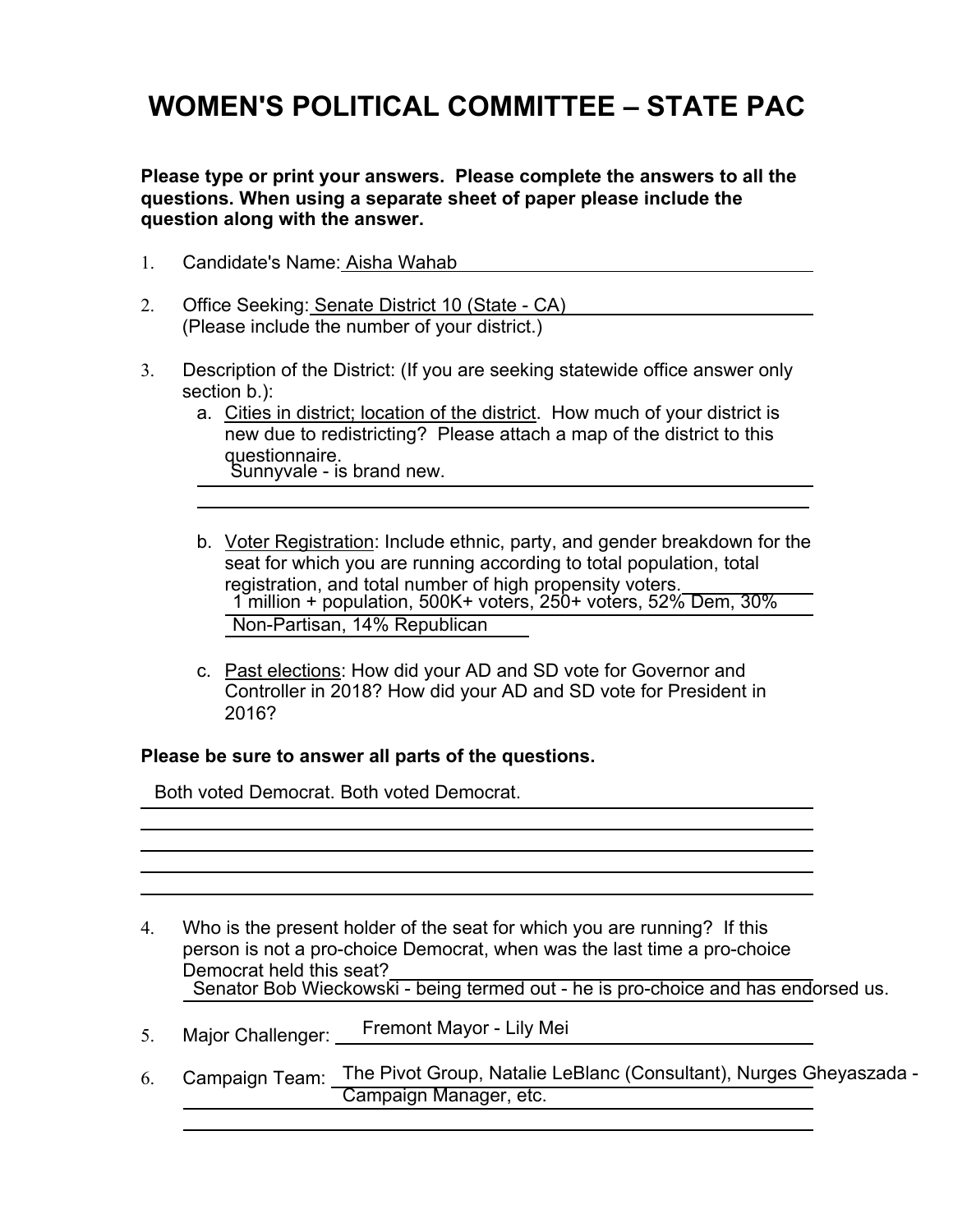- 7. Fundraising:
	- a. How much money have you raised? (Please do not include pledges.) About \$650,000
	- b. How much do you need to raise? \$1.2 million
	- c. How much money are you allowed to raise if there are limits? Spending limits but not raising limits.
	- d. How much cash do you have on hand? \$150K
	- e. How much is a loan from you to the campaign?  $\overline{0}$
	- f. How much money has your major challenger(s) raised? \$540k

For the next 2 questions please do not include money transferred.

- g. How much money have you raised this last reporting period? \$140K
- h. How much money has your major challenger(s) raised in this last reporting period? \$60K
- i. If there is a voluntary spending cap will you take it, and what is the limit if you accept the cap? \_\_Yes - \$690K
- 8. What is your campaign strategy (mail, media, etc.)? All forms of contact: calling, texting mail, door-to-door, etc.
- 9. Has any polling been done in the last two months? Please share the results. We have not done polling
- 10. What is your position on choice? Please check yes (if you agree) or no (if you disagree) with the following:
	- a. A woman has the right to choose an abortion for any reason up to the point of viability, as determined by a physician and in accordance with the principles of Roe v. Wade. YES <u>x N</u>O
	- b. A woman has the right to choose an abortion at any time during her pregnancy to protect her life and health. YES X NO
	- c. Every patient, in consultation with her physician, has the right to determine the best medical procedures and practices with regard to reproductive health and abortion. YES\_\_<sub>X\_\_</sub>\_\_\_\_ NO
	- d. All women should have the ability, regardless of income level or age, to access safe, confidential and affordable abortion and reproductive care (with or without parental consent). YES <u>x</u> NO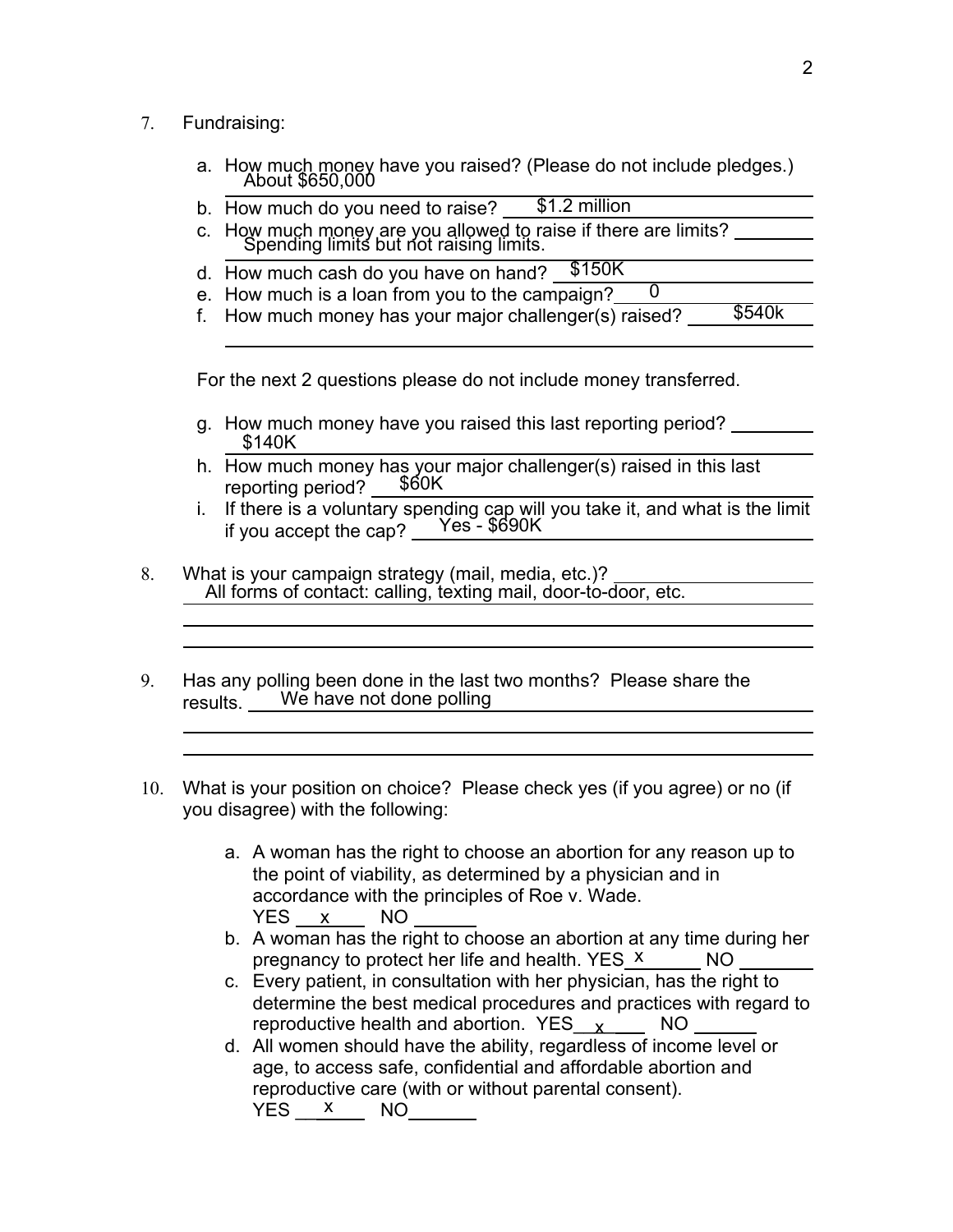- e. There should be public funding for family planning and abortion services. YES <u>X NO</u>
- f. There should be **no** waiting period to obtain an abortion.  $YES \xrightarrow{X} NO$
- g. We should have comprehensive and evidence-based (accurate) sex education. YES <u>X</u> NO
- h. A minor should have access to abortion services without having to notify a parent or responsible adult. YES <u>x x</u> NO

If you are running for statewide office you may skip question 11.

11. Please list the State Senate or Assembly and Congressional seats that overlap your district. List both the name of the present occupant and number of the district.

| a. State Assembly District # Name of Occupant<br>Alex Lee & Bill Quirk, & Marc Berman (now Evan Low) |                  |  |
|------------------------------------------------------------------------------------------------------|------------------|--|
|                                                                                                      |                  |  |
| b. State Senate District #<br><b>None</b>                                                            | Name of Occupant |  |
|                                                                                                      |                  |  |
|                                                                                                      |                  |  |
|                                                                                                      |                  |  |

- c. Congressional District # Name of Occupant Ro Khanna, Eric Swalwell
- 12. List only the names of any non-incumbent women who you supported in the previous primary election running for:

| Congress:                                                   |  |  |  |  |
|-------------------------------------------------------------|--|--|--|--|
| State Senate:                                               |  |  |  |  |
|                                                             |  |  |  |  |
| Assembly: Alex Lee                                          |  |  |  |  |
|                                                             |  |  |  |  |
| Malia Cohen, Fiona Ma, Betty Yee, etc.<br>Statewide Office: |  |  |  |  |
|                                                             |  |  |  |  |

13. List only the names of non-incumbent women candidates who you are supporting for Congress, State Senate, and Assembly in the current election cycle:

Congress: Liz Ortega - Assembly and the contract of the contract of the contract of the contract of the contract of the contract of the contract of the contract of the contract of the contract of the contract of the contra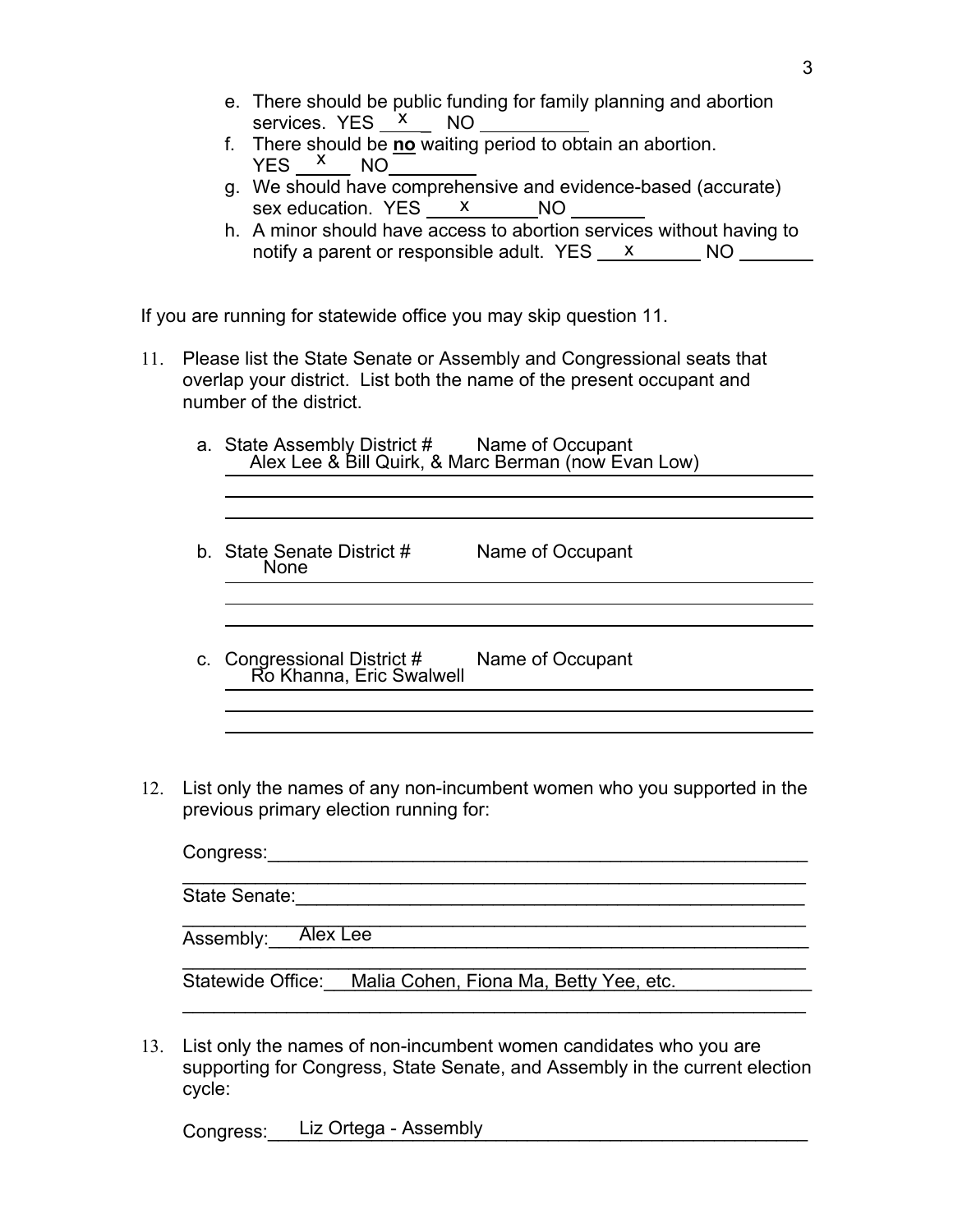| State Senate: |  |
|---------------|--|
| Assembly:     |  |

14. If you are an elected official and leaving office, please list the name and contact information of the woman who you are supporting to run for your seat in the primary. If you are not supporting a woman for your seat, please leave this blank.

Not supporting any candidate at this time.

(Name) (Phone)

15. Please list your paid professional experience for the last six years. Indicate if it was full- or part-time.

Full time - IT Manager, IT Business Consultant<br>
Full time - IT Manager, IT Business Consultant **Part Time - Hayward City Council Example 20 April 2014** 

16. Please list your present and past community involvement for the last six years:

Board Member of Afghan Coalition, South Asians for America

17. Please list the present and previous elected office(s) that you have held:

 $\mathcal{L}_\text{G}$  , and the contribution of the contribution of the contribution of the contribution of the contribution of the contribution of the contribution of the contribution of the contribution of the contribution of t

 $\mathcal{L}_\text{max}$  , and the contract of the contract of the contract of the contract of the contract of the contract of the contract of the contract of the contract of the contract of the contract of the contract of the contr

Hayward City Council and the council and the council of the council and the council and the council of the council

- 18. Do you support the ERA? YES  $X$  NO \_\_\_\_
- 19. Please list the following:
	- a. Committee name: Aisha Wahab for State Senate 2022
	- b. Campaign ID#: FPPC ID#: 1438303
	- c. Campaign mailing address: 1179 West A Street #157 Hayward, CA 94541
- 20. In the event that you are endorsed by the WPC, in addition to any monies that WPC should contribute to your campaign, we will also list you on our website. For this purpose we will require the following information:

| Candidate campaign website: | www.AishaWahab.com |
|-----------------------------|--------------------|
|                             |                    |

21. We can post a donation link during our zoom call. Please provide a link below. Many candidates provide a WPC specific link to track donations, and we welcome that if you choose to do so.